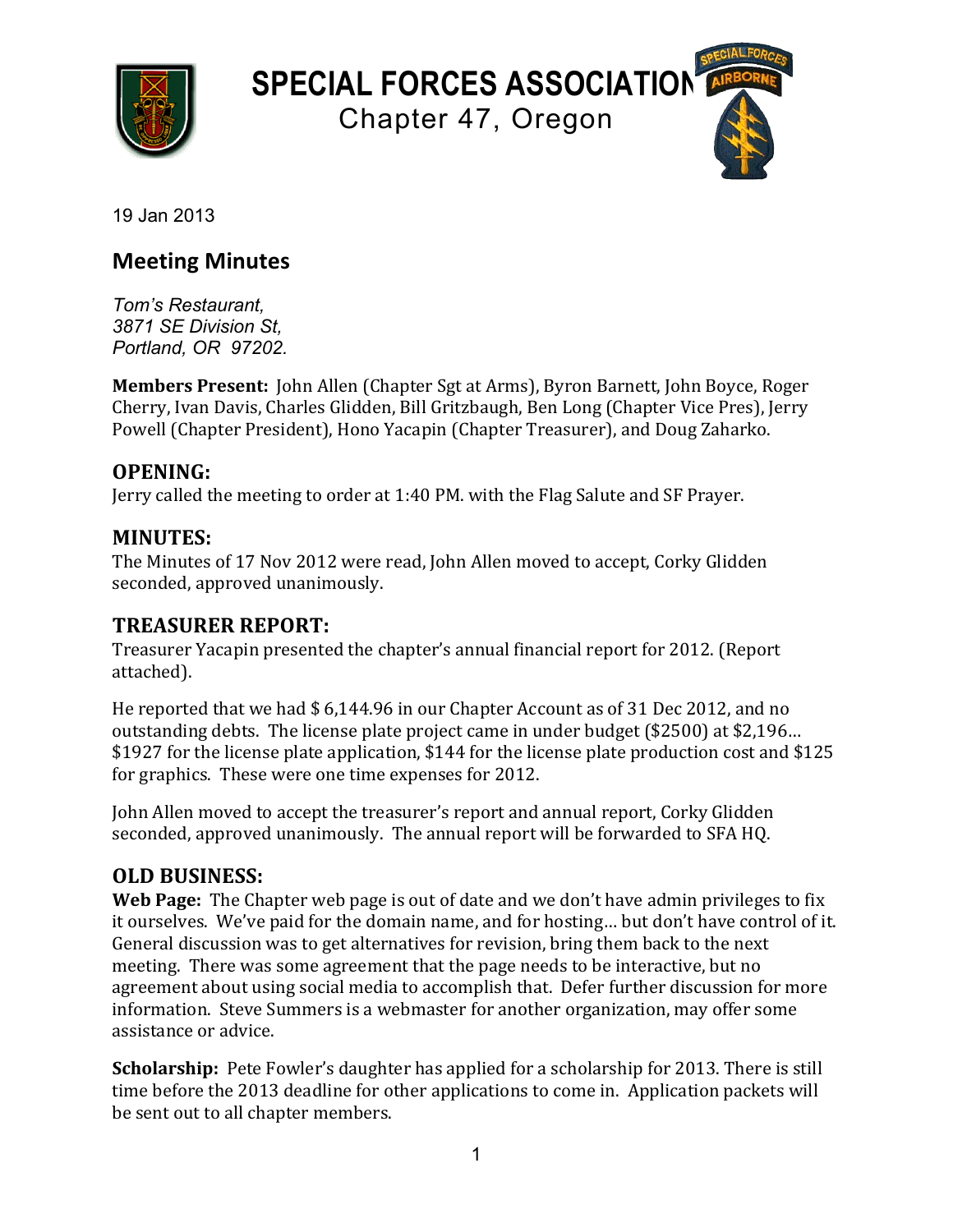### **NEW BUSINESS:**

**Budget:** Powell appointed a budget committee (Boyce, Yacapin and Zaharko) to get together by email or in person and recommend a 2013 budget before the March meeting.

**Replace Flag:** Moved (Yacapin) seconded (Powell) to replace the burial flag we "borrowed" to give to Larry Roseberry's first family. Motion Carried

**2013 schedule:** Powell recommended a schedule:

16 Mar; 18 May (Armed Forces Day); 20 Jul; 27 July (Annual Picnic); 21 Sept; 16 Nov; and a date TBA (*first week in December?*) for a Christmas Dinner.

Dan Dietz has volunteered his vard for the 2013 Annual Picnic. Dan lives in Keizer, Oregon, and the change of venue might draw some of the southern Oregon folks. (*Dan was unconfirmed at the time of the meeting thus no vote was taken*).

There was some discussion of a Christmas party... likely early in December to not conflict with early Christmas celebrations. Powell will check out availability of a suitable venue.

Chapter participation in Armed Forces Day (18 May), Memorial Day (27 May), Independence Day  $(4 \text{ July})$  and/or Veterans Day  $(11 \text{ Nov})$  is still to be considered.

The National SFA Convention will be in San Antonio this year... the dates are 26 through 30 June. John Allen, Ben Long, Ivan Davis John Boyce and Jerry Powell are considering attending. The chapter will consider putting some money into assisting with travel (see budget discussion).

Skip Cherry said there's a  $1^{st}$  Group reunion June 14 through 19. Powell will get more information and forward it to all members. That reunion will be in Seattle.

**Raffle:** All prizes have been collected from the 2012 raffle. No tickets are outstanding, and all proceeds have been collected. The figure showing on the 2012 annual report is net income (after cost of goods).

Raffle 2013. Will we or won't we? We need to make a decision before the next meeting. There wasn't any consensus, and it may be premature without a suggested 2013-14 budget available anyway. Defer to March.

### **CLOSING:**

The meeting was adjourned at 1430. Our next meeting will be Saturday, 16 Mar 2013.

Jerry Powell *President, Ch 47*